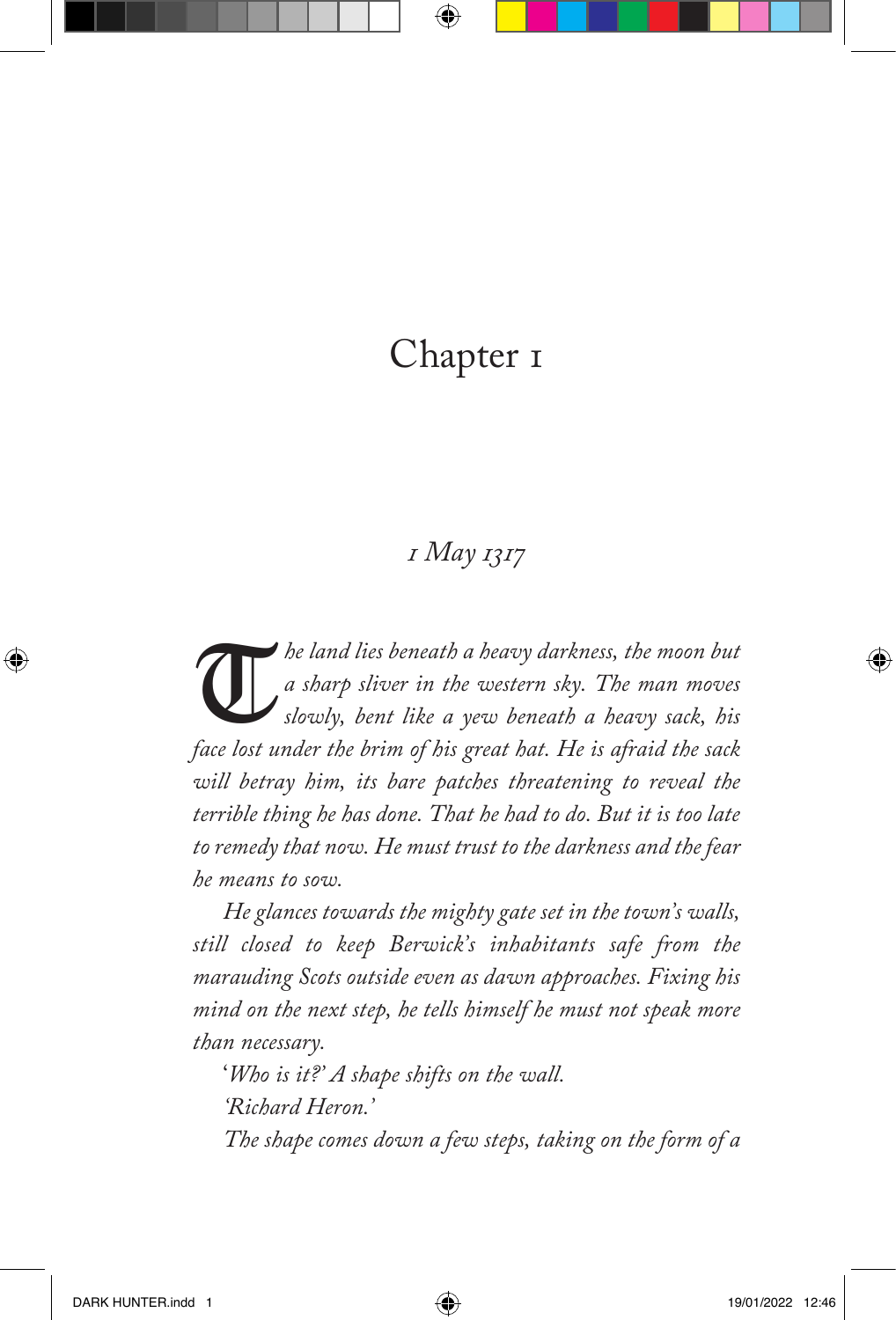*man with a spear. 'And who's Richard Heron, and what's he doing breaking curfew?'*

*'I work for Ralph Holme.'*

*'What? I can't hear you.'*

*'Ralph Holme.' He pushes the sack further on to his shoulders. 'I have a mad dog in here.'*

*'Ralph Holme, did you say?'*

*'Yes. I have a mad dog . . .'*

*Another man, much broader, rushes to join the first. 'Then get it out of here.'* 

*The first man scuttles down, averting his gaze, as if that will protect him. He removes the great wooden bar holding the gate in place and pushes it away from him with a grunt.*

*The man with the sack smiles, still bent low. He moves carefully, one step, then another, muttering his thanks. He knows they will remember he went out very early beyond Berwick's walls. They might even remember his name. But they will not know who he was. The great gate bangs shut behind him.*

*He has many hard steps ahead of him under the weight of the sack. It is a burden he was willing to take as soon as he knew what needed to be done. Evil is spread widely abroad these days, and he knows what he did was evil too. But he is sure it was the lesser of the two.* 

## *One month earlier . . .*

'God's teeth, will you stop singing!' Sir Edmund twists in his saddle to growl at me, the tip of his nose livid in the frigid air. I hadn't realised I was singing out loud, for I know how much it irks him, but it helps to coax a little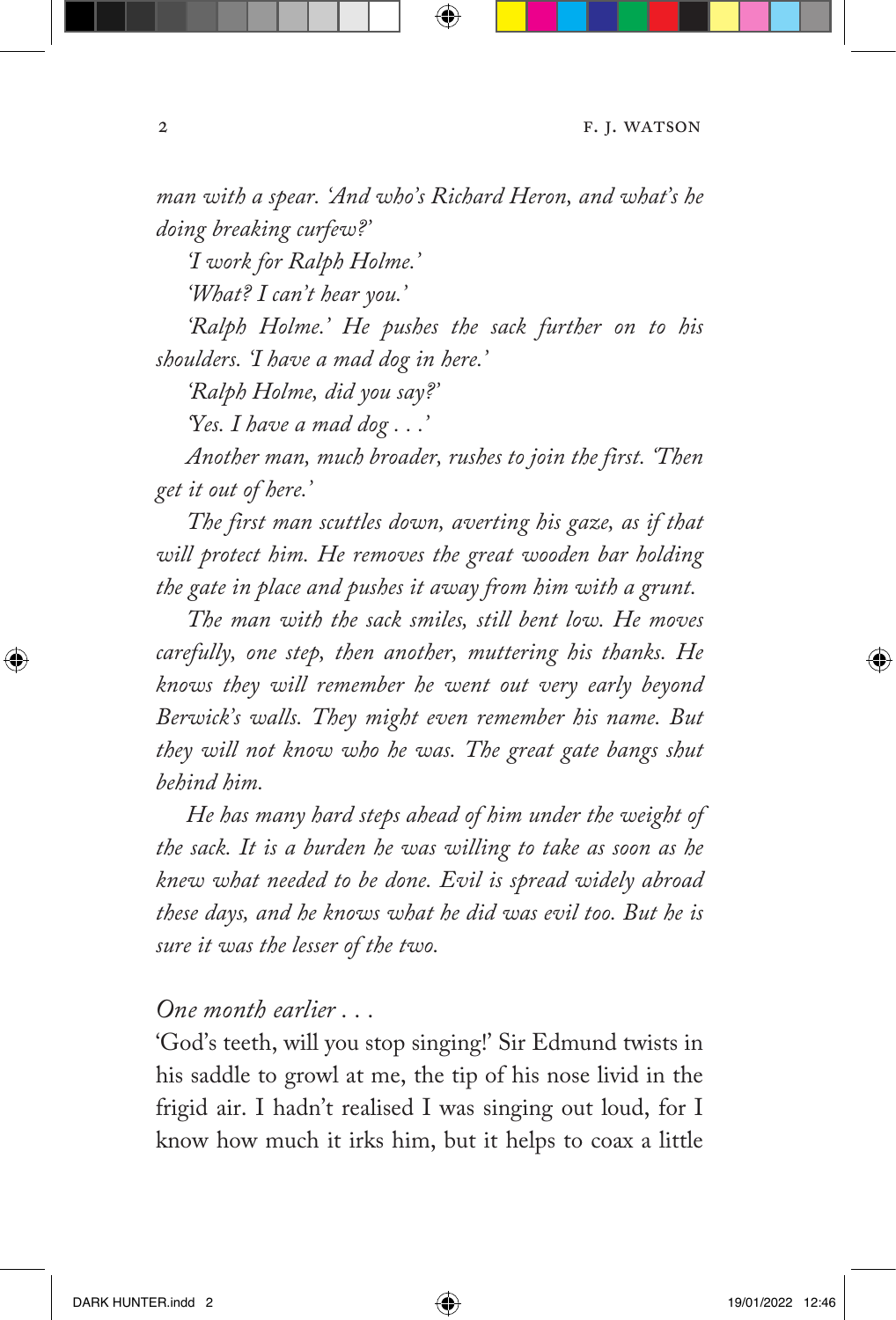cheerfulness out of the day. The cold moves through me, taking root. I can barely feel my fingers clutching the reins, but I risk a sharp slap across the cheek if I cannot stop my teeth from chattering in time to the music in my head.

'Useless,' Will mouths at me.

I feel the weight of my stupidity like a millstone round my neck. But I will not let them see it.

Though this is England, it is our enemies the Scots who are most at home here. It is whispered they are devils who can move from valley to valley in an instant, trailing the smell of sulphur behind them. And they do not need to coax fire, like honest men. One glance from the Black Douglas and a house or barn will glow with a white heat. But these are just peasant superstitions and I know better.

A heron rises with a terrible screeching from the river to our left, and my heart shudders long after I see what it is. We enter a wood, the grass studded with violets and stitchwort and I am thinking it would make a nice bed for a weary traveller when Sir Edmund raises a hand. After a moment we trot on, our mounts fretful. The wagon toils behind us, Ade the driver keeping his curses to himself for once.

The silent oaks and skittish birches huddle close now, pushing away the light. In a small clearing, a young deer with a stub of antlers lifts its head and darts away, the light touch of his hooves smothered by a heavy thunder. And then we see them, riders snapping branches, cleaving the air with their cries. I struggle with my scabbard, jerking my sword free as Morial lifts his head, pulling at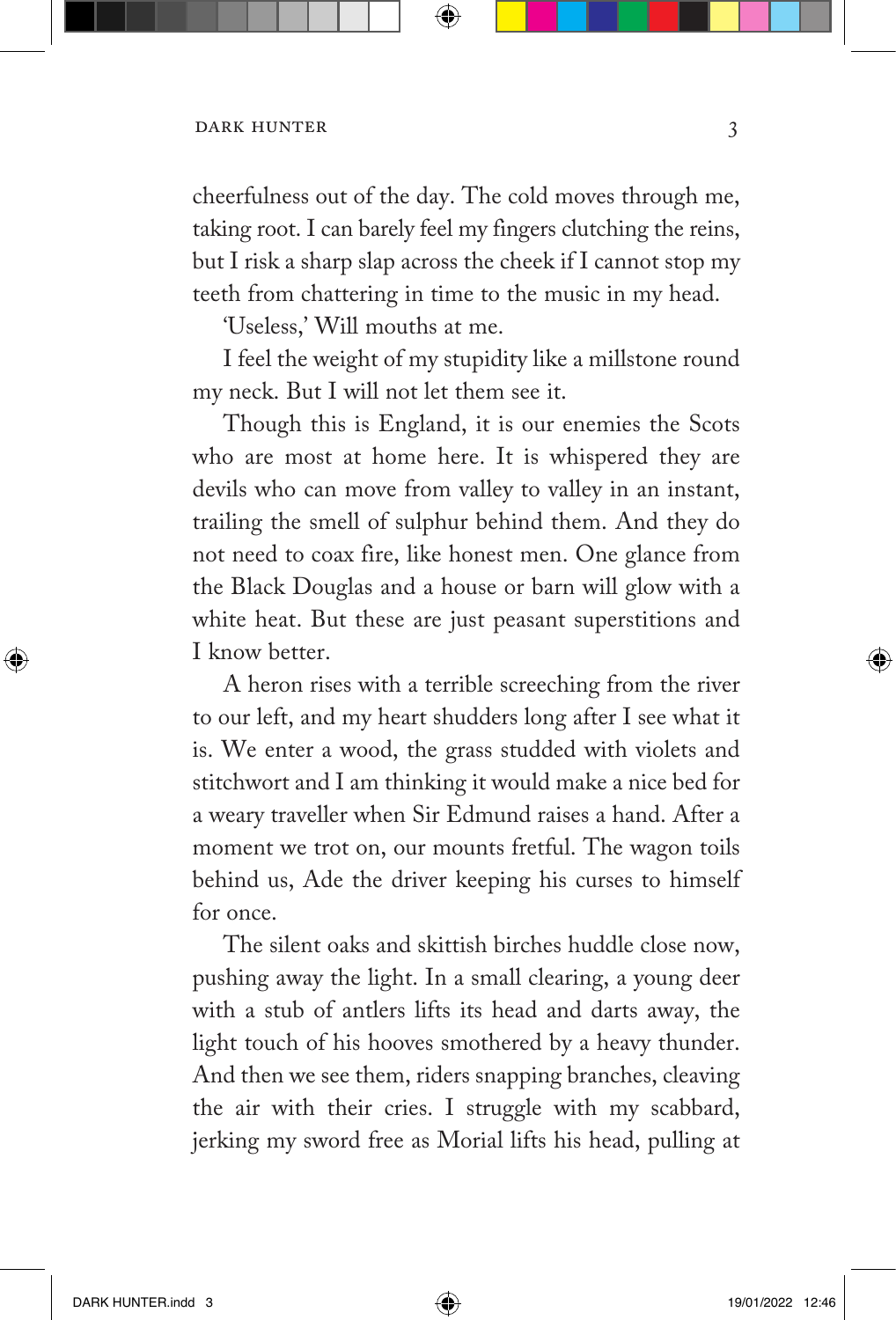the reins. I pull back, pressing my calves hard into his flanks, and he settles with a sharp whinny.

Like a tide, they are upon us. I see only the front rider, black curls jerking against pale skin, glittering fire in his dark eyes. Someone shouts 'England!' but all else is the clang of steel on steel. Raising my sword, I feel a blade scrape the air beneath my armpit and then the riders are through in a great breath of wind. 'A Douglas, A Douglas,' they cry. I see now they are only three fighting men, the same as us.

'Don't let them get around!' Sir Edmund is screaming, but I don't know what he wants me to do. I turn Morial, but another rider is almost upon me. I swing my sword up and it flies out of frozen fingers, curving away with serene grace. The world shatters into an insistent throbbing in my ears as I wait for Death to claim me.

The rider drops his blade arm with a scream as blood spatters my face. 'Damned fool!' Sir Edmund's blade runs as red as his face turned furiously towards me.

The riders head towards the wagon, slicing at the canvas. The pale man with black hair seizes a flagon of wine, jerks out the stopper with his teeth and drinks deep as they gallop off. We sit entirely still. Then Sir Edmund draws his arm back and hits me so hard I am thrown off my horse. I lie on the soft ground and imagine the flowers coiling around me, their fragrance lulling me to sleep.

'Get up.' Sir Edmund looms above me before spurring on his horse.

I pull out my sword from a foul-smelling morass and wish I were dead, just to spite them.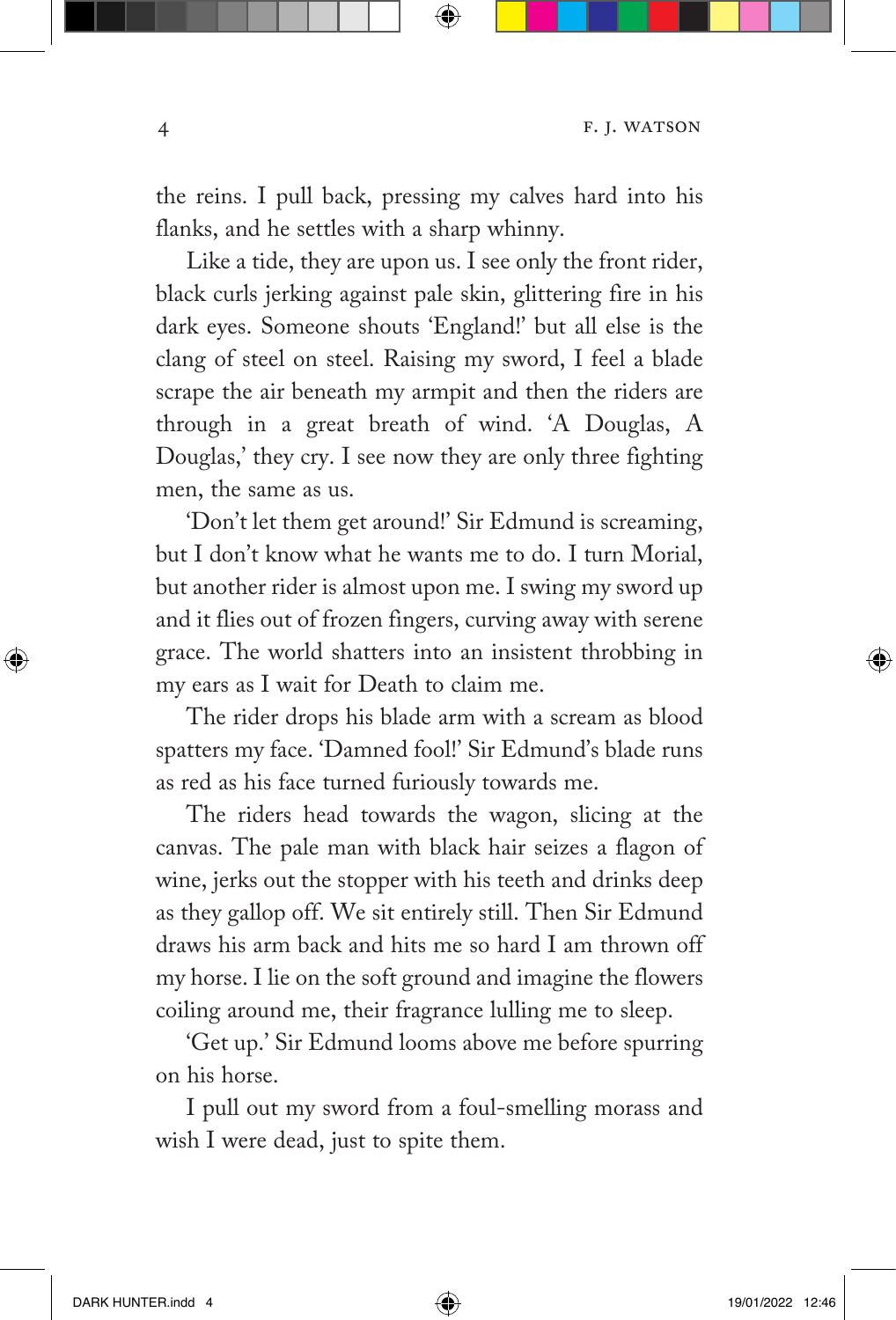

Some hours later we sit before a much bigger river running black and deep. I want to ask Sir Edmund about the man with the pale face and burning eyes, but by the look on his face, I risk another blow if I venture any questions. The wagon lurches down the slope and on into the river, Ade's arm rising and falling with his whip, the oxen's flanks trembling. 'Go, go, go!' cries Sir Edmund, jerking his red face at Will and me. 'Or are you waiting for a Scottish blade up your arses?'

Will leaps into the river with a triumphant 'Ha', his horse kicking up great plumes of water. Morial tosses his head as I dig my heels into his flanks. The water is freezing cold, but there is something exhilarating about driving through it. In only a few moments we scramble up the far bank, grins on our faces, horses shaking and stamping. Companies of reeds along the riverbank shiver in an icy breeze, but otherwise all is quiet, distant fields lifeless under a pallid sun. The good Lord knows there should be more signs of spring, but we are now in Scotland, a sinful, forsaken place.

The others ride on. I linger a moment to watch the ducks return to the rushing waters of this river they call the Tweed. A dipper flits on to a rock and disappears below the surface. With a sigh, I stroke Morial's black head and urge him on.

In truth, this Scotland is little different to the country we have toiled through since leaving Sir Edmund's lands in Yorkshire. All is bleak and mournful, full of wild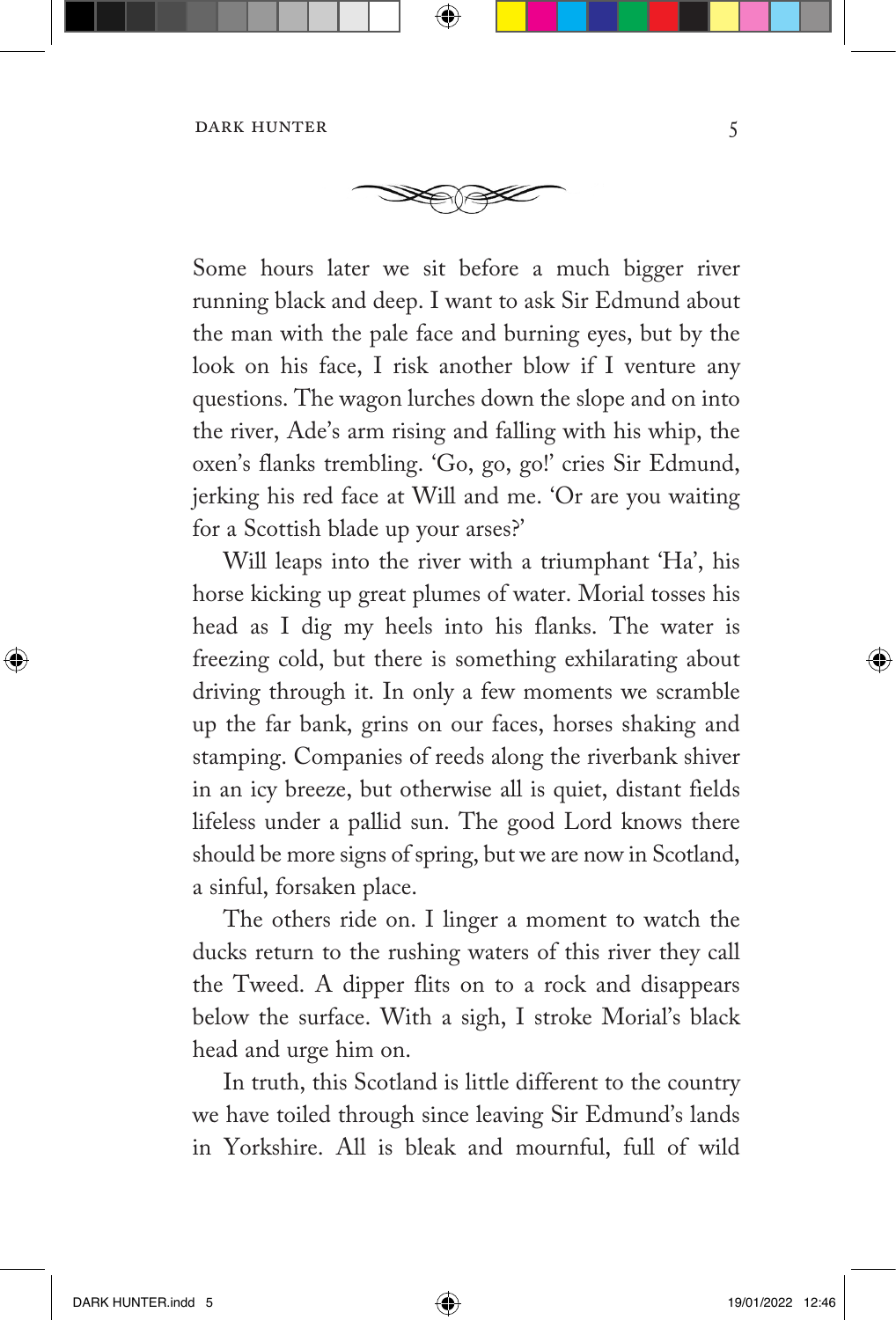mountains, its people as sodden and filthy as the ground they till. The very air feels thin, as if intent on conserving what little strength it possesses. I try to conjure up blackthorns frothing with white blossom, or woods carpeted with celandine gold back home in Lincolnshire. But they seem no more real than the gardens of Jerusalem or Araby.

A shout goes up as riders gallop towards us from the east, still an agitated clump at this distance. We sit, set to stone, as they become faces and limbs. Sir Edmund spits on the ground. 'It's Wysham. That's his banner.'

The company draws up in front of us, Sir John Wysham – captain of the Berwick garrison – at its head. 'Do you have news of Arundel?' He greets Sir Edmund with a kiss. 'I thought he was going to cut down the great forest at Jedburgh and flush Douglas out.' He is pale and thin, with a reedy voice that makes him sound peevish. I suppose he has no reason to feel cheerful. Though the old king – father of the Edward who rules us now – conquered all of Scotland when its fiendish inhabitants rebelled some twenty years ago, God has seen fit to deprive England of all but Berwick, which means we must have sinned most grievously.

Sir Edmund frowns. 'You haven't heard? Arundel crossed the border more than a week ago.' We met the earl's company by chance on his way south, as we rode north. It was not a happy meeting.

Sir John grunts. 'What goes on even half a day's ride from Berwick is a mystery to us.'

'Then I have bad news. A few boys in Arundel's army decided to surprise Douglas at his house at Lintalee.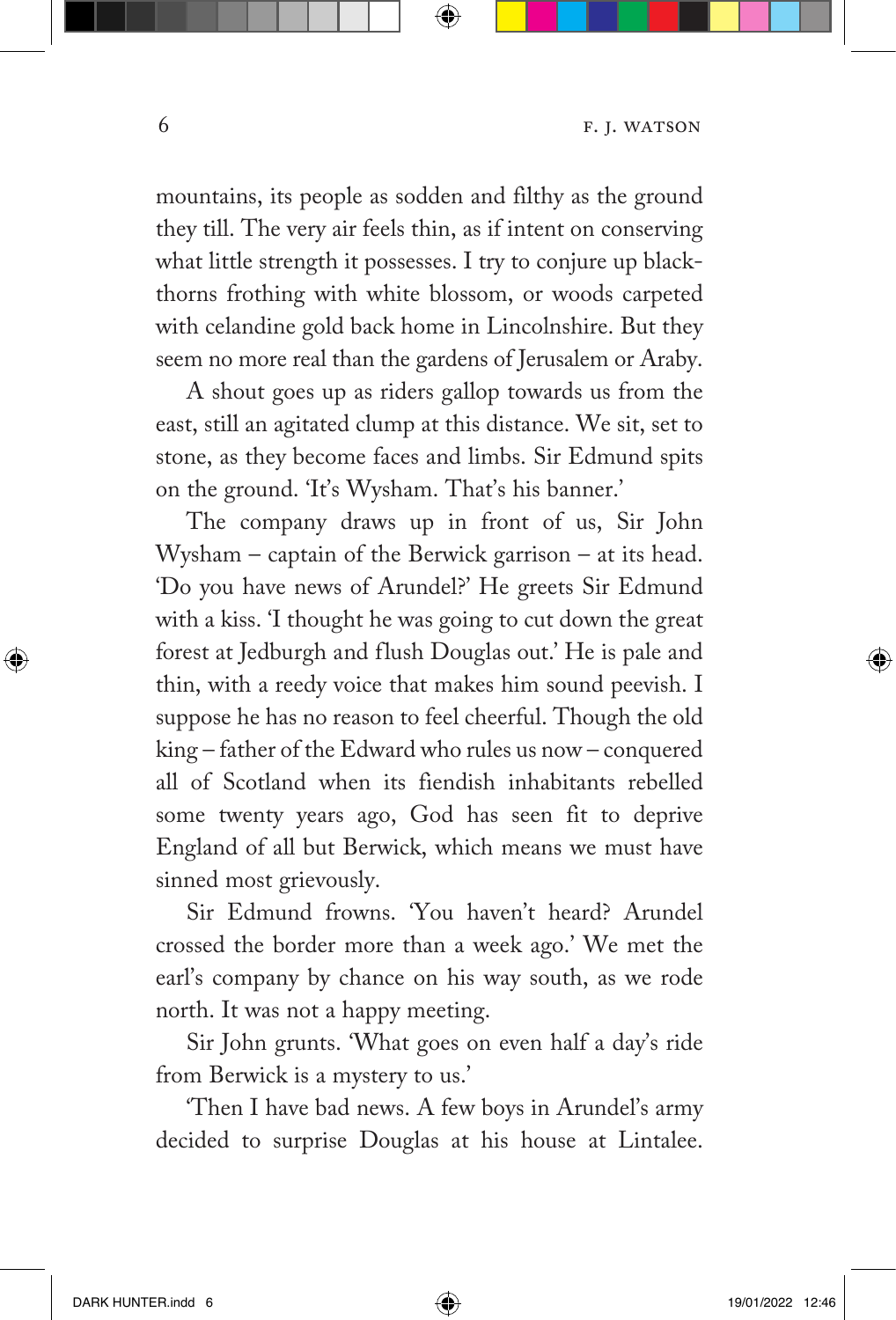But that devil's scouts saw them coming, and he left the door wide open and a feast ready for eating. So that's just what they did.'

Sir John's eyelids flutter. 'What?'

'They sat down and ate. But the Scots came back. Killed more than a score of them.'

Sir John slumps into his saddle like an empty sack.

'Arundel was still back towards the border.' Sir Edmund sighs. 'Douglas didn't run away, of course he didn't. It was a trap. Those fools set no guard and he had them like rats in a barrel. And then he came for the main company. I don't think Arundel even knew he was there.' His eyes narrow. 'We met Douglas ourselves . . .'

Sir John's face twitches. 'Where?'

'Just beyond Ford.'

'What was he doing? There should be no raids till the end of the truce.'

Sir Edmund shrugs. 'There were only three of them. Perhaps he has a whore nearby.'

Sir John gives a tight smile and turns his horse around. 'Let's get out of here.'

Now I know that the pale man with black curls really was the Black Douglas, a fiend just like his master, Robert Bruce, who calls himself King of Scotland. We climb a long, tedious hill, the river out of sight. The sky seems altogether vast but quite empty, as if God and the saints have left the heavens.

Will stirs at my side. 'He should have let that Scottish dog have you, Book Boy. You're as much use with a sword as a girl.'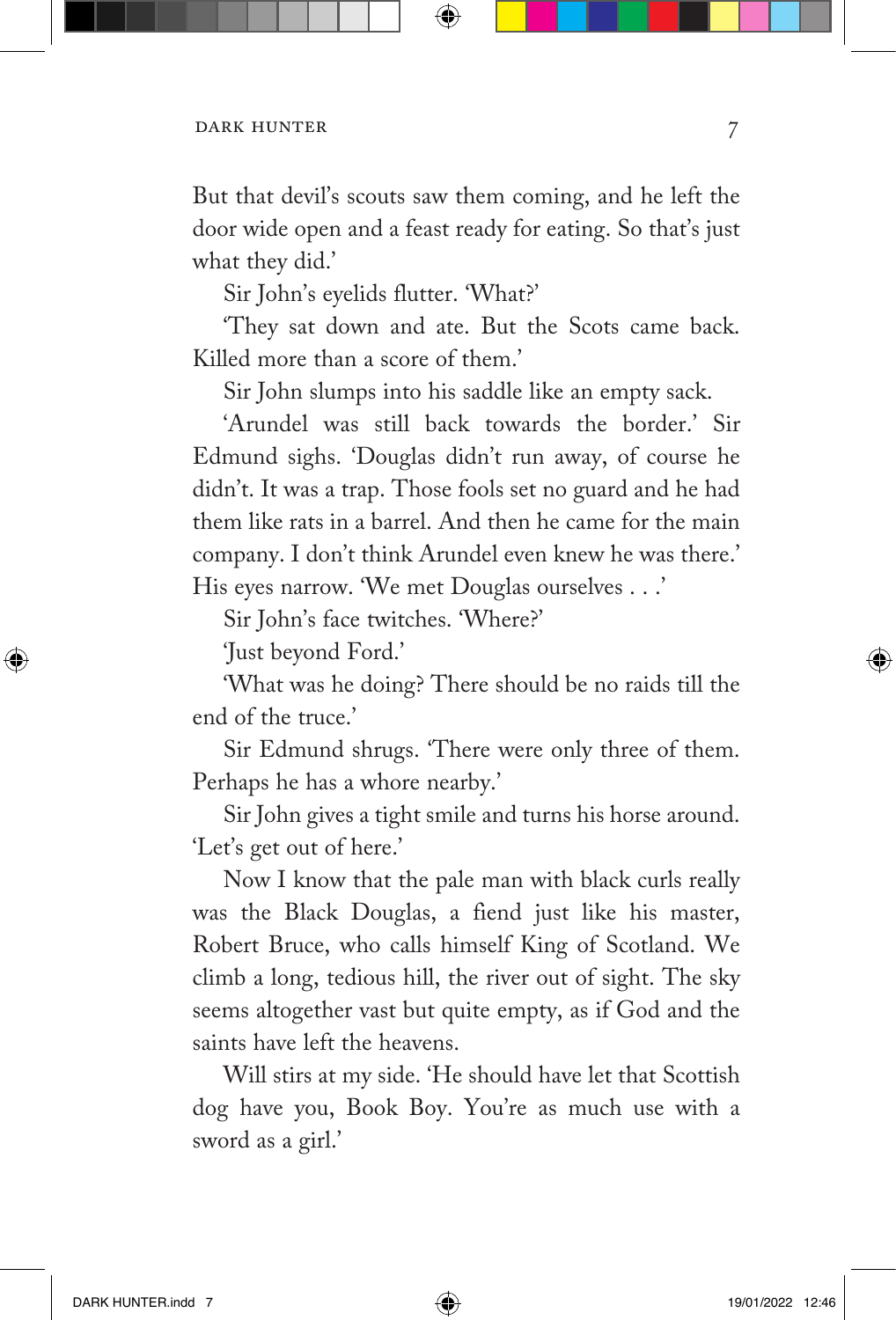'God will strike you down, just you wait. He will come when you least expect it and He will leave you in torment for the rest of your days.' I sound exactly like Brother Arnold berating the novices.

Will snorts. 'No, He won't.'

'Yes, He will.'

'God's teeth!' Sir Edmund turns and shakes his head, thankfully too far ahead to hit either one of us. 'I've met cockerels with more wit than you two.'

I shut my eyes and imagine myself back in Gloucester Abbey, the 'Deum Verum' rising and falling like a silken tide against the quiet stonework. I mouth the words, searching for the touch of God's infinite mercy to soothe my wretched heart in such barbarous company.

The river catches up with us and at last we glimpse a pale tower and the roofs of houses crouched behind a wall of stone and timber, all that will keep us safe from the savages outside. 'Shut us up tight now,' Sir John says to the men guarding a huge gateway. We pass through, the great wooden doors scraping the ground before closing with a mighty thud. Our journey is over, for better or worse.



We trot through a mess of houses on either side, pass beneath another great gateway and are finally in the town. I have heard that Berwick is a noble port, for all it is in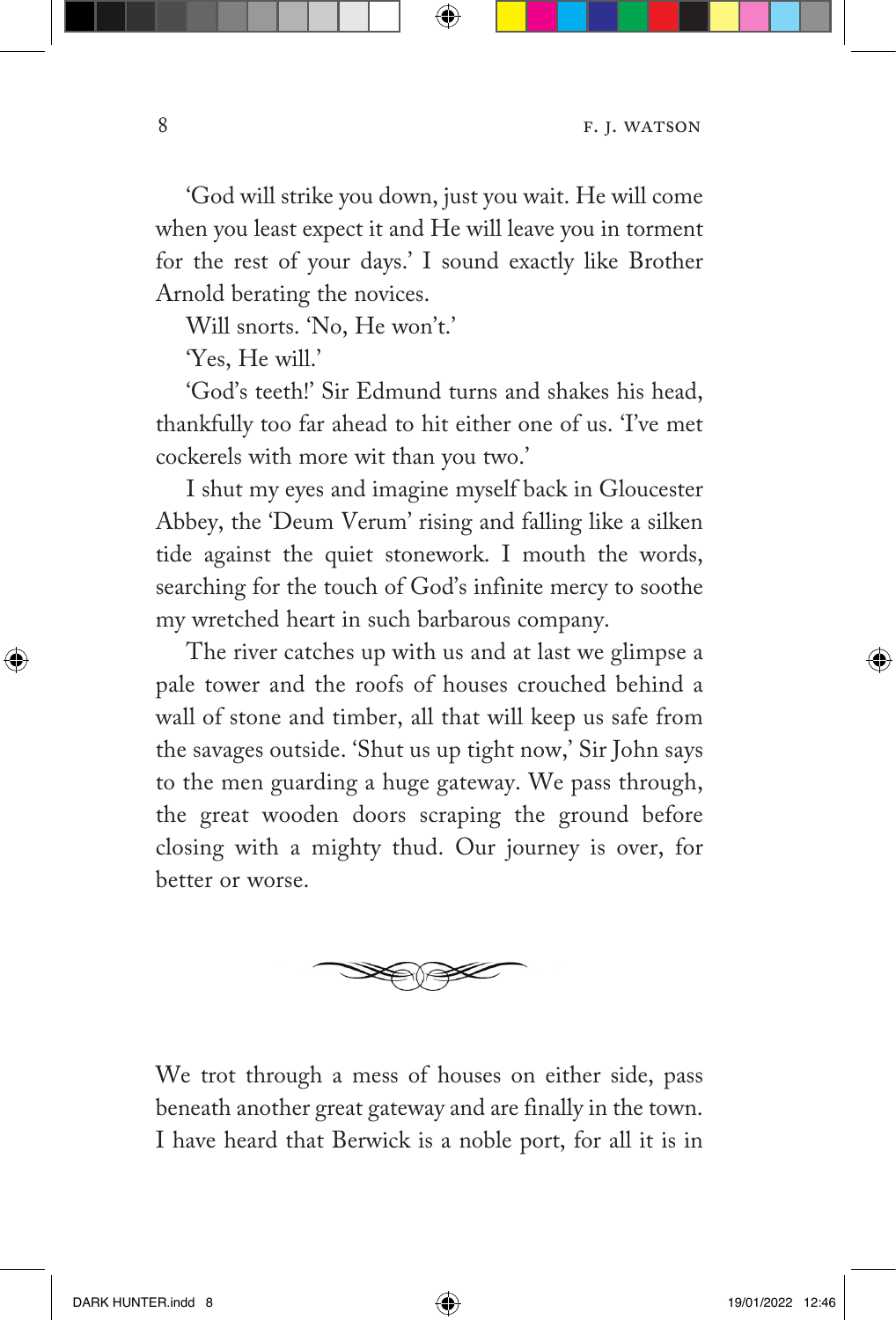the north, and much wealth sails in and out of it. In a broad street Sir John calls Marygate, we pass some fine, well-plastered houses two or three storeys high, their timbers in recent repair. But just as many are collapsed like old cripples, with gaping windows and holes in the roofs, gardens growing plentiful crops of decaying carts and piles of rope and broken pieces of wood. We stop in front of a large three-storey building, a patchwork of plaster giving it a rough look. An archway leads into a cobbled yard and the wagon trundles in. Leaving Will to gather Sir Edmund's gear from behind his saddle, I retrieve our master's chest from the wagon.

As I struggle up to the first floor, a dumpy little man with flailing arms tells me he is our steward and points me up another staircase. In a low-ceilinged chamber at the top of the stairs, I put the chest down beneath the little window. Several panes are stuffed with rags and the wooden panelling on the walls is most ill-used, but it is a comfortable room, even if the fire seems almost bereft of coals. I find the bottle of vinegar in the chest and quickly clean Sir Edmund's sword, which lies over a stool. I can do no more without a candle or proper daylight. Putting it back in the scabbard, I spit on the leather to loosen the mud and the blood, scratching at it with my thumb.

Sir Edmund thrusts the door open and strides in. 'Where's Will? I need food.'

'Here I am.' Will is behind him, all smiles and carrying a large bowl of water. He rushes over to Sir Edmund, water sloshing dangerously near the edge of the bowl, and casts a disdainful look at me. 'You still have your boots on.'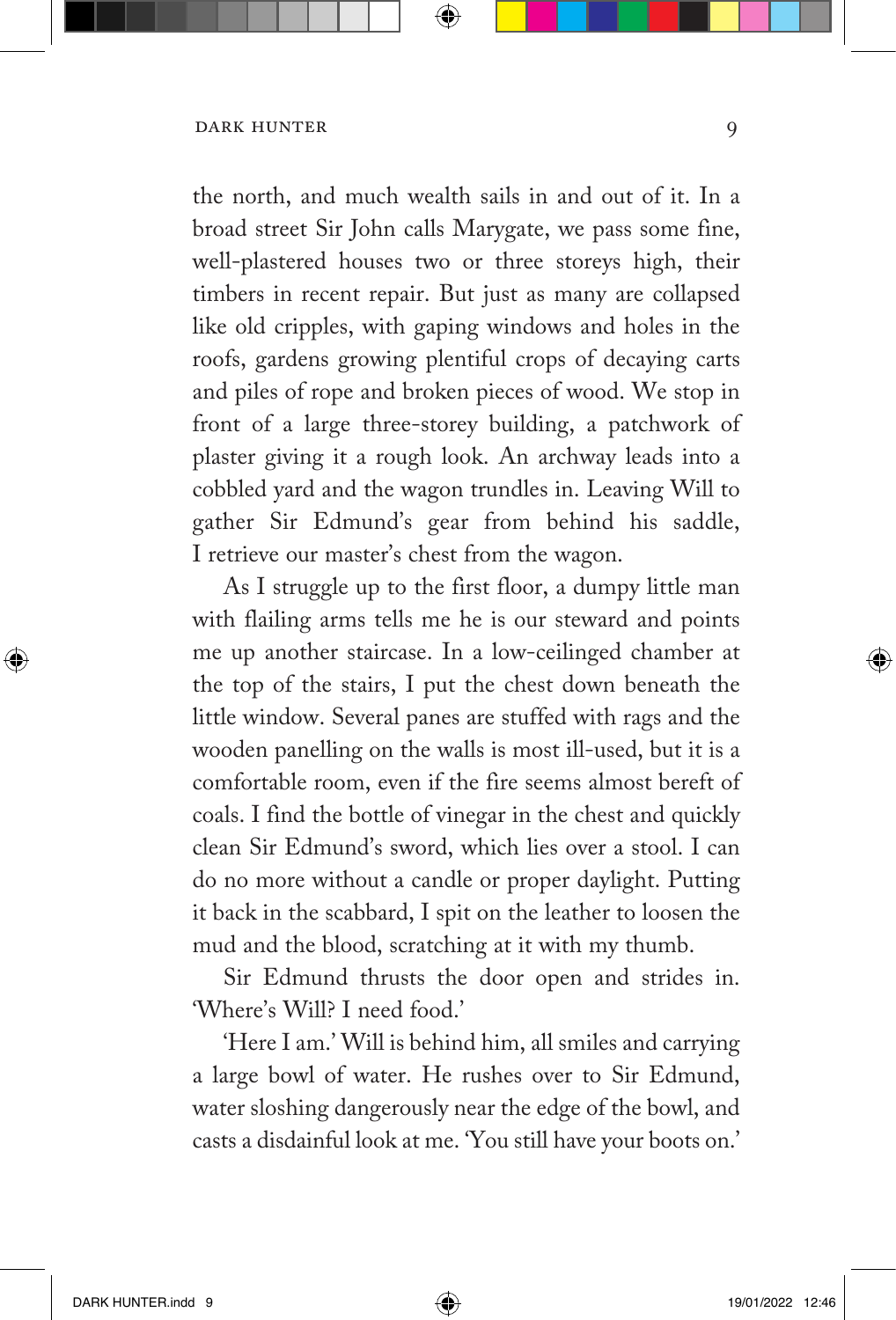'Leave Benedict be. I've only just come in.' Sir Edmund sits down in the chair by the fire. 'I saw you hanging round the kitchen, cooing at that girl. You don't waste any time, do you?'

I grin, but now he turns his great boulder of a face on me. 'And you've nothing to feel clever about. Go and fetch your chest. The steward wants it out of the way.'

I run out, cheeks on fire, but can see nothing in the dark courtyard. After much searching, I find my chest abandoned in the shadows near the back door and drag it upstairs. The others have already gone to eat, and I follow them down to the hall on the floor below. Will has finished serving and sits towards the middle of a long table. Opposite him is a dark-haired fellow, plump and sweating. Sir Edmund is at the end, leaning his great head towards a handsome man of middle years who is telling him something that has him in his grip.

I slip into the seat next to Will, who turns a cold shoulder. A skinny boy ladles some broth into a piece of bread and I slurp it down, happy to be left to eat, even if there is little to taste. The dark-haired youth follows my every bite with his eyes. I pick up the remains of my bread and he sighs. 'Do you want it?' I hold it out.

He grabs it like a fat pigeon and begins to crunch and chew with his mouth half-open. I try the wine and nearly spew it out, it's so bitter. The handsome man is still talking with violent hand gestures. I tap Will on the shoulder. 'Who's that?'

His shoulders convulse in an extravagant sigh, but he turns to me, as I knew he would, for he likes to know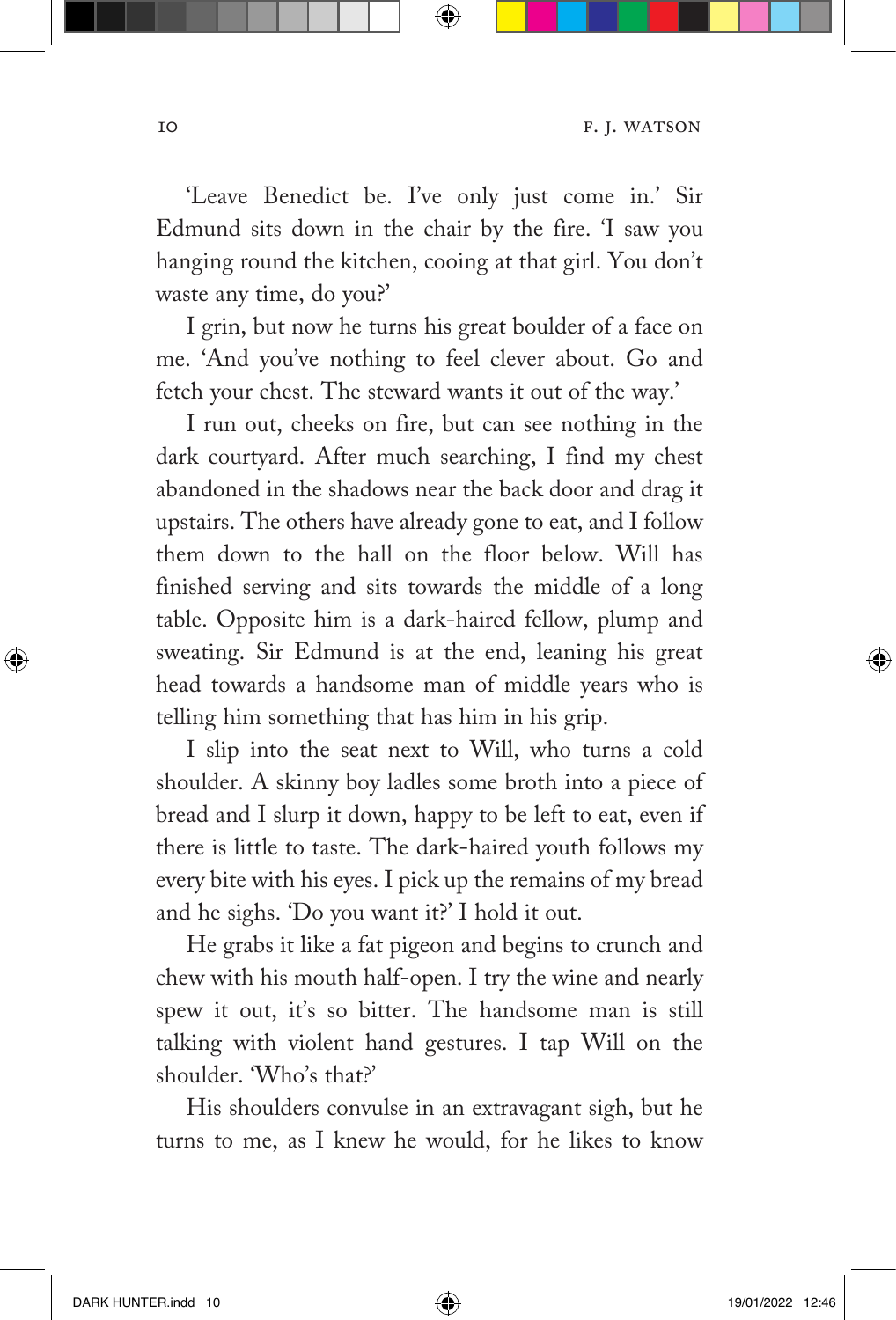things I don't. 'That, Book Boy, is Sir Anthony Lucy.'

'A very fine knight,' says the youth opposite, mouth crammed full.

'A very fine knight who was captured at Bannockburn,' Will says quickly. 'But not in the battle . . .'

'Was he?' I look at Sir Anthony again, the narrow set of his shoulders, the delicate cut of his jaw, but can find nothing there marking out such a terrible ordeal.

The plump fellow leans towards me, crumbs flying. 'It was in some castle with a Scottish dog in charge of it. He let them in after the battle and took them all prisoner. I'm Stephen. I suppose you're Benedict?'

I nod, trying to stay out of spitting distance.

'Sir Anthony is my master.' Stephen stares hard at me. 'Will says you're not a proper squire.' Will sniggers.

'I am now, whether I like it or not.'

'Well, you won't like it. Nobody does. There's nothing to do but stand on the walls, and the food's heinous.' Stephen belches, patting his stomach. 'We'll not stay long, I reckon. We're better off nearer home, in case there's trouble.'

My sister Elizabeth springs into my mind, bringing a chill to my guts, for his words remind me that the man my mother is married to now can do no more to protect them than wring his wizened hands. I already pray for Sir Edmund to find some proper occupation with regular pay back in Yorkshire, which is not so far from our lands in Lincolnshire. If I cannot return to the abbey, I might at least be nearer Lizzie.

Will slaps the table, glowering at Stephen. 'What kind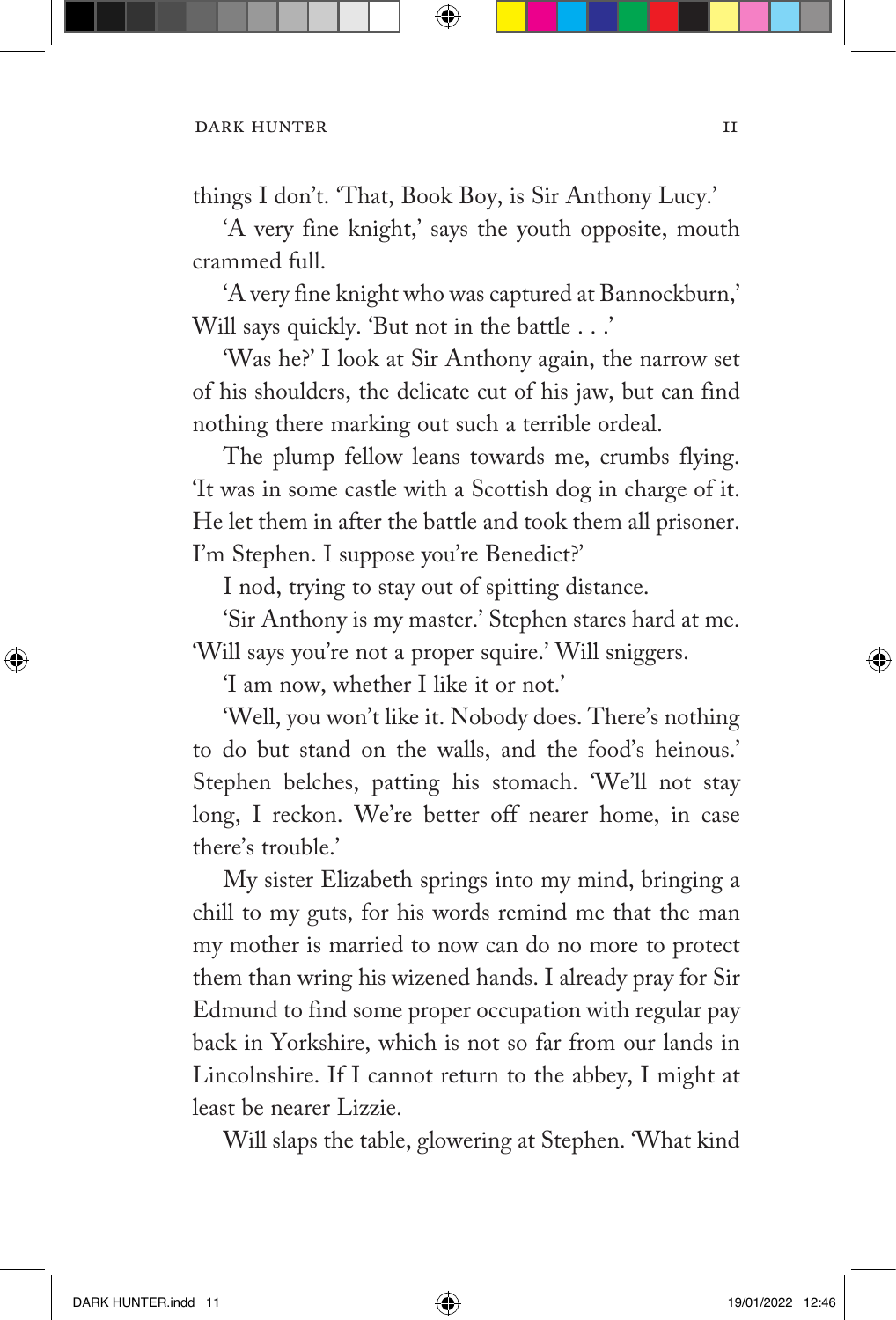of cowardly talk is that! We're here to strike at the accursed Scots before they drive us into the sea. It's every Englishman's duty to fight and . . . and to . . . to . . .'

Stephen starts back as if he'd been whipped. I hold my breath, trying to think of something to say to bring harmony, as Master Aquinas teaches us, for his shoulders are shaking. And yet I see now it is not anger but mirth that has a hold of him. He laughs until tears dapple his cheeks. 'You're going to save England, are you? Well, I'm sure we'll all sleep soundly in our beds now.' He sits back. 'But I doubt your master is as foolish as you. Most of the knights here are either desperate for money or needing the king's pardon for some sin or other.'

I nod, speaking softly since I do not wish to be heard at the top of the table. 'I'm sure you're right. There is . . .' I hesitate, for I would not wish to be disloyal to my master. 'There's a good reason why Sir Edmund thought it prudent to enter the king's service.'

'Have you finished telling tales, Book Boy?' Will's loyalties are simple. But I suppose, since he has served Sir Edmund as page and squire, it is his affections that rule him, not his mind. I have been Sir Edmund's squire only this last, long half-year and can see things as they are.

The scraping of wood alerts us to the rising of our masters. They settle on chairs drawn around a dying fire and Sir Edmund waves us onto the floor beside them. A deerhound lying there like an unkempt carpet turns onto its back and Sir Anthony strokes its belly with his foot. 'How long do you think you'll stay?' he asks Sir Edmund.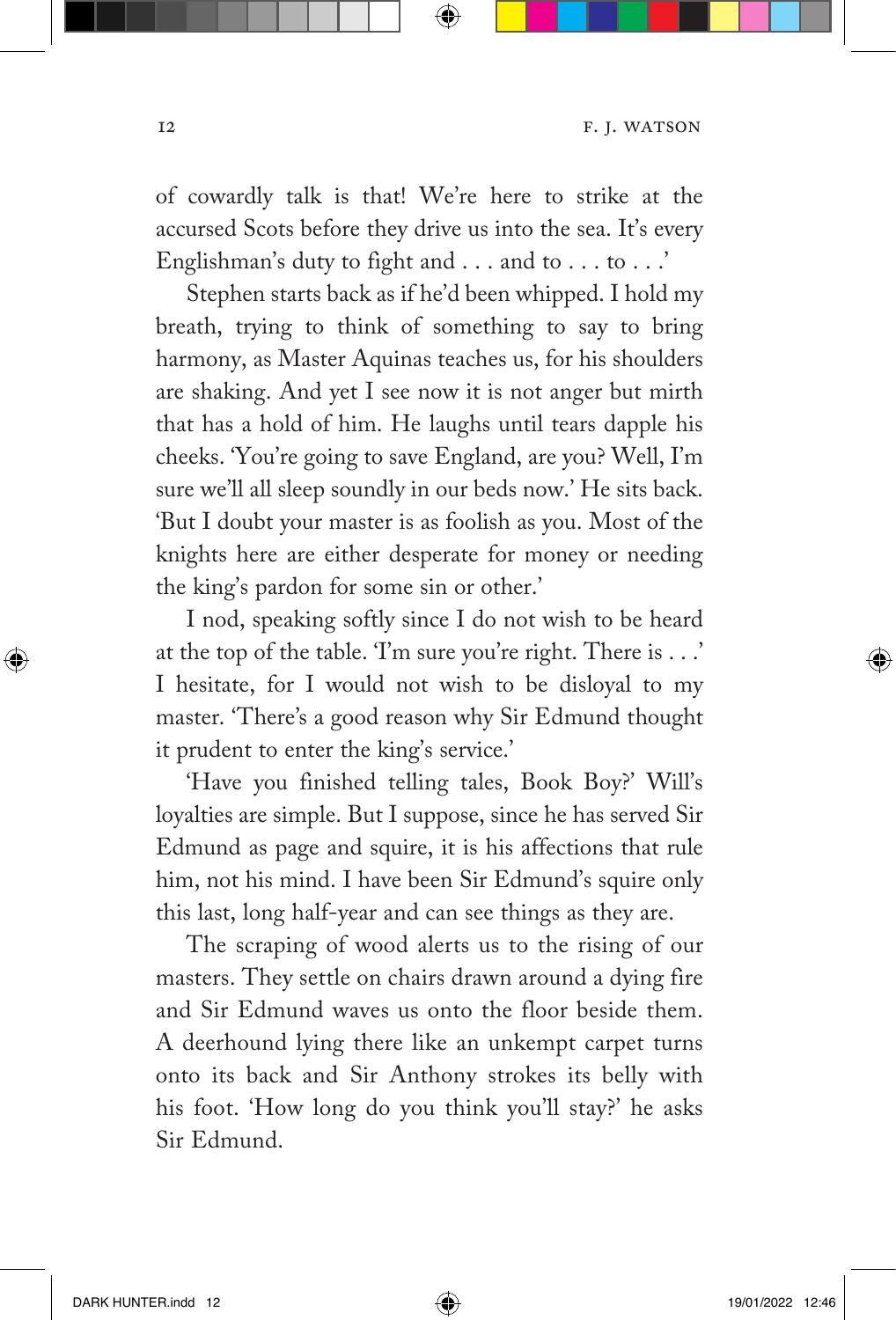I lean forward, not breathing. Our safe-conducts last until Midsummer, some two months away. I have prayed every day we will not stay longer.

'It depends what Arundel decides to do now. He needs to find a way to push Douglas back so we've a chance of taking Roxburgh once the truce is over. I don't want to sit here on my arse waiting for those dogs to creep up on us, but I need the money.'

Sir Anthony snorts. 'Don't we all! I've a ransom to pay.'

'Surely the king is bringing an army to Scotland, sir?' I do not mean to speak, but the question bursts out of me.

Sir Anthony gives me a long look. 'The king is always bringing an army north. Every year he orders a muster, and every year he cancels it. He has no money, not without parliament giving him a tax, and he won't do what they want to get it. We're on our own, and that's the truth of it.' He takes a long swig from his goblet. 'Have you served the king before?'

I shake my head. 'I am newly come to soldiering, sir.' 'How so?'

I hear Will snigger again, and Sir Edmund kicks him.

'I was supposed to be a clerk. To Sir William Martin.' 'The king's Justice in Wales?'

I nod.

'Then your family has good connections. Surely they could keep you away from here?'

'Sir William wished to honour a debt to my father for saving his life. He paid for me to go to school and my older brother Peter became his squire. But Peter . . . he went swimming last year and drowned.' I swallow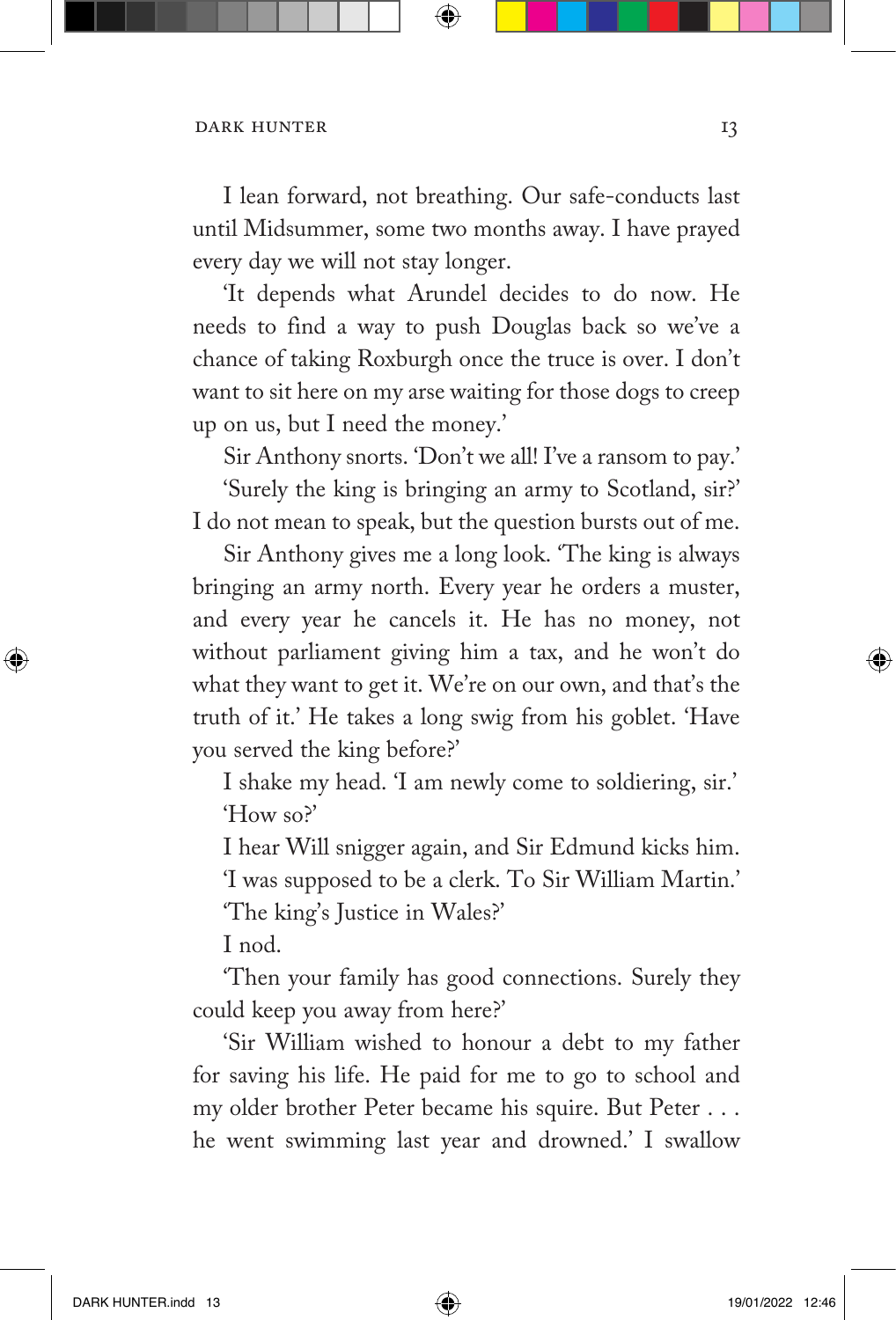violent feelings. 'So, I had to take on his responsibilities. Sir William thought he'd done enough, and Sir Edmund is . . . very good to have me with so little training.' I sound ungrateful, I know. No one else would take me.

'Swimming,' Sir Anthony pronounces, standing up, 'is a very foolish thing to do. Forgive me  $-$  I was on third watch last night and am weary. But I'm glad you're here. We need more men-at-arms, not the tailors and shoemakers they've got up on the walls these days. Weston would have Percival up there if I let him.' He fondles the dog's ears. 'God help us if there's any fighting to be done.'

I am confused. 'I thought Sir John had charge of the garrison. Who's Weston, sir?'

'He's a John, too, but this one's a clerk, even if he calls himself Chamberlain of Scotland. That's the man with the money.' Sir Anthony strides away, still talking over his shoulder. 'Not that there is any. Forget Wysham. He only has eyes for Alice Rydale and the road out of here. It's Weston you should keep in with. But don't trust him and keep a close tally of what you're owed and what you get.' With this torrent of advice, he and his dog step swiftly through the door, Stephen running to catch up.

Sir Edmund stares after him. 'I hate clerks.' It's true. His own clerk, Thomas Fleet, made it only as far as Newcastle before succumbing to a violent ague that left his huge frame quivering like an old oak in a storm. My master looks at me and plucks his lower lip. 'I'll need one, though, till Thomas gets his fat arse up here. Someone good at all that bookish drivel. You can do it.